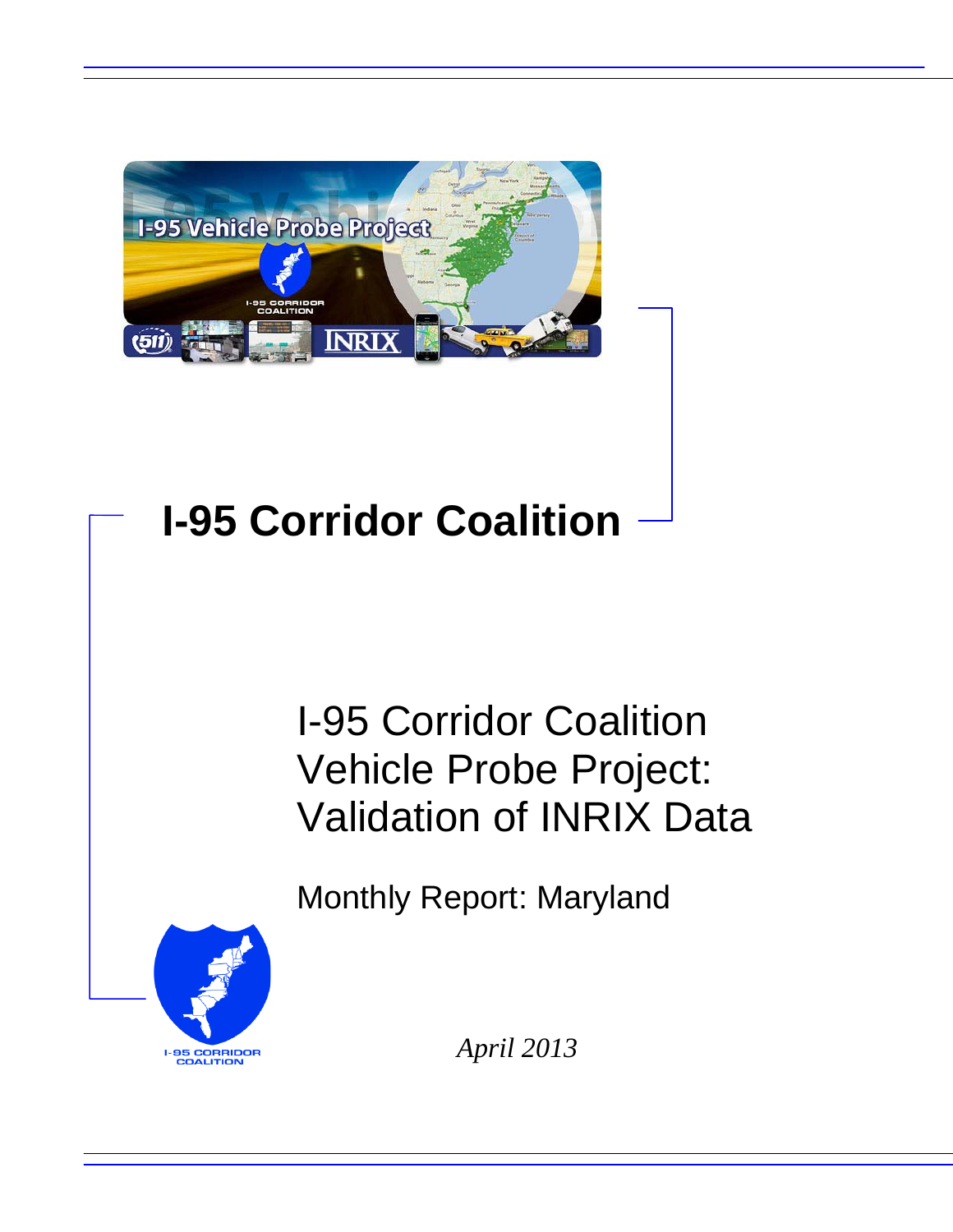# **I-95 CORRIDOR COALITION VEHICLE PROBE PROJECT VALIDATION OF INRIX DATA APRIL 2013**

# *Monthly Report*

*Prepared for:*

I-95 Corridor Coalition

*Sponsored by:*

I-95 Corridor Coalition

*Prepared by:*

Ali Haghani, Masoud Hamedi, Yang Lu, Yashar Aliari Kardehdeh University of Maryland, College Park

*Acknowledgements:*

The research team would like to express its gratitude for the assistance it received from the state highway officials in Maryland State Highway Administration (SHA) during the course of this study. Their effort was instrumental during the data collection phase of the project. This report would not have been completed without their help.

*April 2013*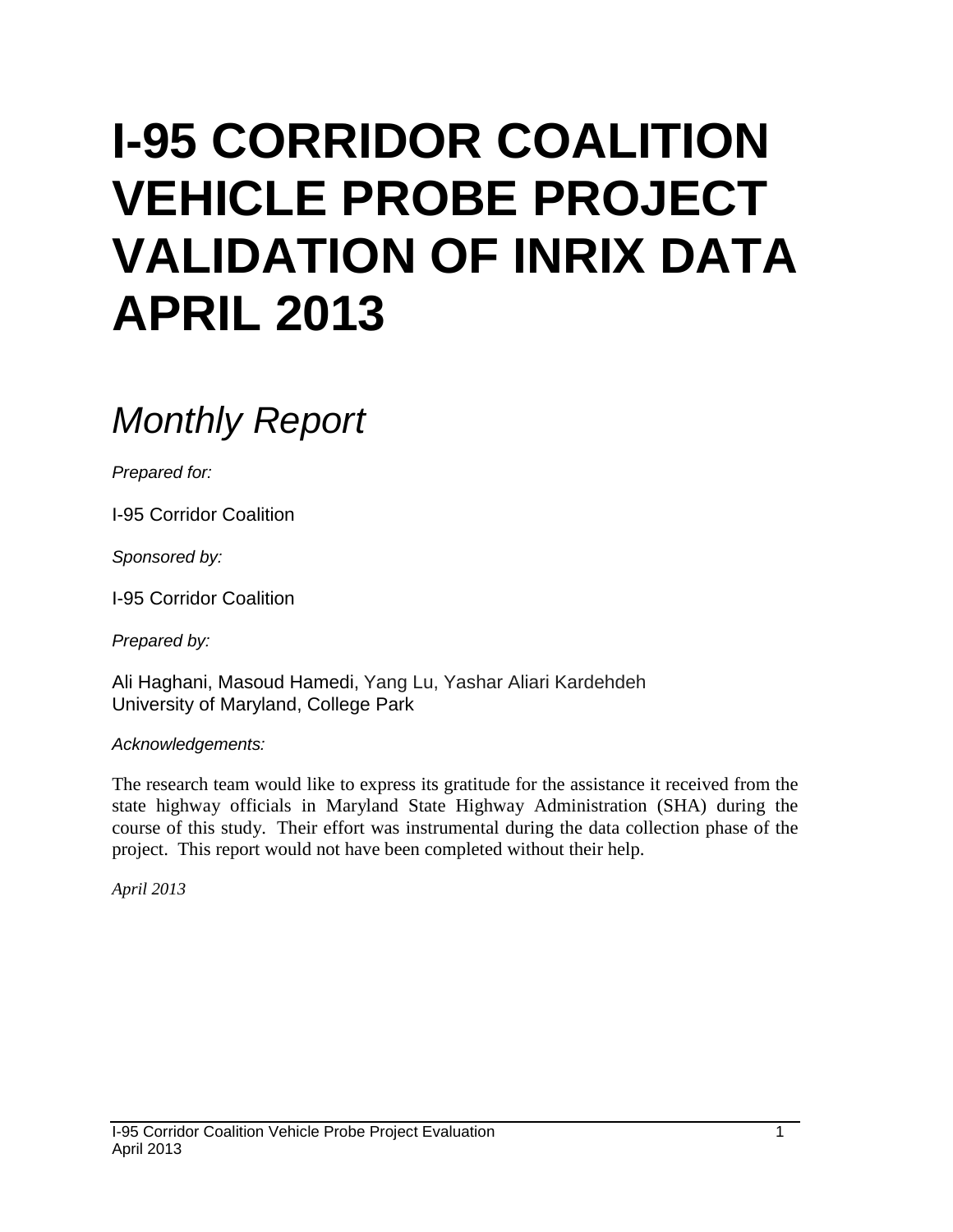# **Evaluation Results for the State of Maryland**

# *Executive Summary*

The data from the Vehicle Probe Project is validated using Bluetooth<sup>TM</sup> Traffic Monitoring (BTM) technology on a near monthly basis. BTMs sensor were deployed on the beginning and ending points of 14 different segments along the I-695 and I-795 freeway corridors in Baltimore County, Maryland. The Bluetooth sensor deployment covers the range from Exit 8/I-895 to Exit 16/I-70 along I-695; and from Exit 1/I-695 to Exit 7/Franklin Blvd along I-795. Travel time data was collected for both directions along the freeways. The data was collected between February 11, 2013 and February 25, 2013 with the assistance of Maryland State Highway Administration (SHA) personnel. The dataset collected represents approximately 2,700 hours of observations along 14 freeway segments, totaling nearly 23 miles. The number of effective five-minute travel time samples observed was 32,316 in total.

ES Table 1, below, summarizes the results of the comparison between the validation data and the INRIX data for freeway segments during the above noted periods. As shown, the average absolute speed error (AASE) and Speed Error Bias (SEB) were within specification for all speed bins. Even when errors are measured against the mean (rather than the SEM band) the data meets contract specifications for the AASE in all speed bins.

| <b>ES Table 1 - Maryland Evaluation Summary</b> |                                                                                        |            |                                    |            |                       |                  |  |  |  |  |
|-------------------------------------------------|----------------------------------------------------------------------------------------|------------|------------------------------------|------------|-----------------------|------------------|--|--|--|--|
|                                                 | <b>Absolute Speed Error</b><br>(<10mph)                                                |            | <b>Speed Error Bias</b><br>(<5mph) |            | Number of<br>5 Minute | Hours of<br>Data |  |  |  |  |
|                                                 | Comparison                                                                             | Comparison | Comparison                         | Comparison |                       | Collection       |  |  |  |  |
| <b>Speed Bin</b>                                | with SEM Band                                                                          | w ith Mean | with SEM Band                      | w ith Mean |                       |                  |  |  |  |  |
| 0-30 MPH                                        | 1.90                                                                                   | 3.10       | 1.40                               | 1.90       | 1671                  | 139.3            |  |  |  |  |
| 30-45 MPH                                       | 4.40<br>6.50                                                                           |            | 3.50                               | 4.90       | 1483                  | 123.6            |  |  |  |  |
| 45-60 MPH                                       | 2.00                                                                                   | 4.20       | 1.70                               | 3.40       | 12490                 | 1040.8           |  |  |  |  |
| $>60$ MPH                                       | 0.90                                                                                   | 3.00       | $-0.40$                            | $-1.10$    | 16672                 | 1389.3           |  |  |  |  |
| All Speeds                                      | 1.54                                                                                   | 3.63       | 0.68                               | 1.07       | 32316                 | 2693.0           |  |  |  |  |
| miles of roadway.                               | Based upon data collected from February 11, 2013 through February 25, 2013 across 22.5 |            |                                    |            |                       |                  |  |  |  |  |

As part of the on-going validation process, vehicle probe data from each state is validated on a rotating basis. Since the inception of the validation process, data on roadways in the State of Maryland were validated on six occasions: July/August 2008, March 2009, February 2010, October 2010, October 2011, and February 2013. This represents more than 6,350 hours of observations along 120 miles of freeway segments in Maryland. ES Table 2 provides a summary of the cumulative validation effort. As shown, the absolute average speed error and speed error bias are within specification for all speed bins.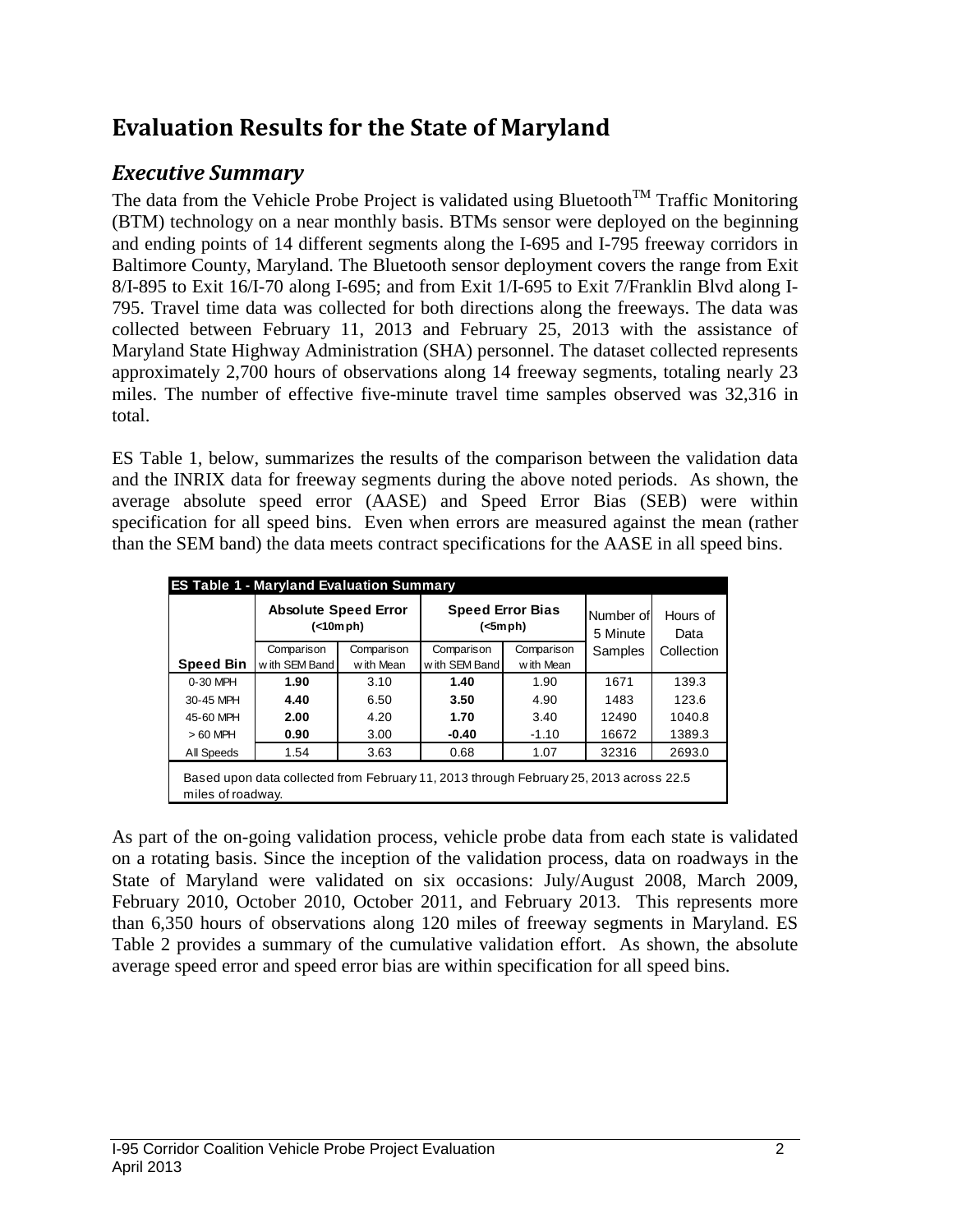|                  | <b>Absolute Speed Error</b> |                          | <b>Speed Error Bias</b>     |                          |                   |                             |
|------------------|-----------------------------|--------------------------|-----------------------------|--------------------------|-------------------|-----------------------------|
|                  |                             | (<10mph)                 |                             | (<5mph)                  | Number of 5       |                             |
| <b>Speed Bin</b> | Comparison<br>with SEM Band | Comparison<br>w ith Mean | Comparison<br>with SEM Band | Comparison<br>w ith Mean | Minute<br>Samples | Hours of Data<br>Collection |
| 0-30 MPH         | 2.65                        | 3.90                     | 1.39                        | 1.81                     | 4266              | 355.5                       |
| 30-45 MPH        | 4.37                        | 6.64                     | 2.65                        | 3.87                     | 3962              | 330.2                       |
| 45-60 MPH        | 2.01                        | 4.23                     | 1.17                        | 2.53                     | 26714             | 2226.2                      |
| $>60$ MPH        | 1.32                        | 3.61                     | $-0.89$                     | $-1.90$                  | 41398             | 3449.8                      |
| All Speeds       | 1.80                        | 4.00                     | 0.14                        | 0.16                     | 76340             | 6361.7                      |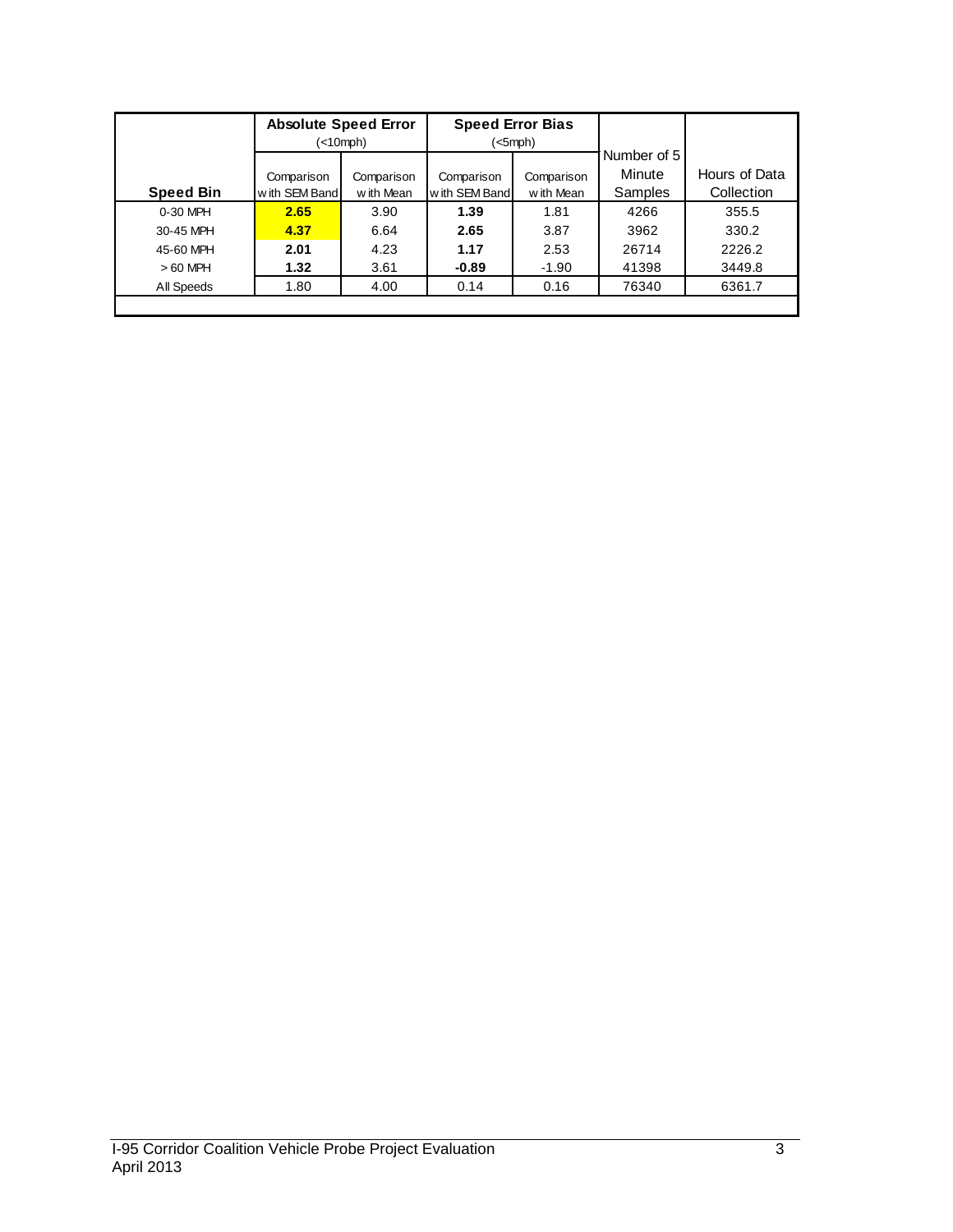# *Data Collection*

The data from the Vehicle Probe Project is validated using Bluetooth<sup>TM</sup> Traffic Monitoring (BTM) technology on a near monthly basis. BTM sensors were deployed on the beginning and ending points of 14 different segments along the I-695 and I-795 freeway corridors. The Bluetooth sensor deployment covers the range from Exit 8/I-895 to Exit 16/I-70 along I-695; and from Exit 1/I-695 to Exit 7/Franklin Blvd along I-795. Travel time data was collected for both directions along the freeways. The data was collected between February 11, 2013 and February 25, 2013 with the assistance of Maryland State Highway Administration (SHA) personnel. Segment locations are chosen with a high-likelihood of observing recurrent and non-recurrent congestions during peak or off-peak periods.

Figure 1 presents an overview snapshot of the roadway segments over which Bluetooth sensors were deployed. Blue segments represent freeway segments selected for analysis.



**Figure 1** — Locations of all segments selected for analysis in Maryland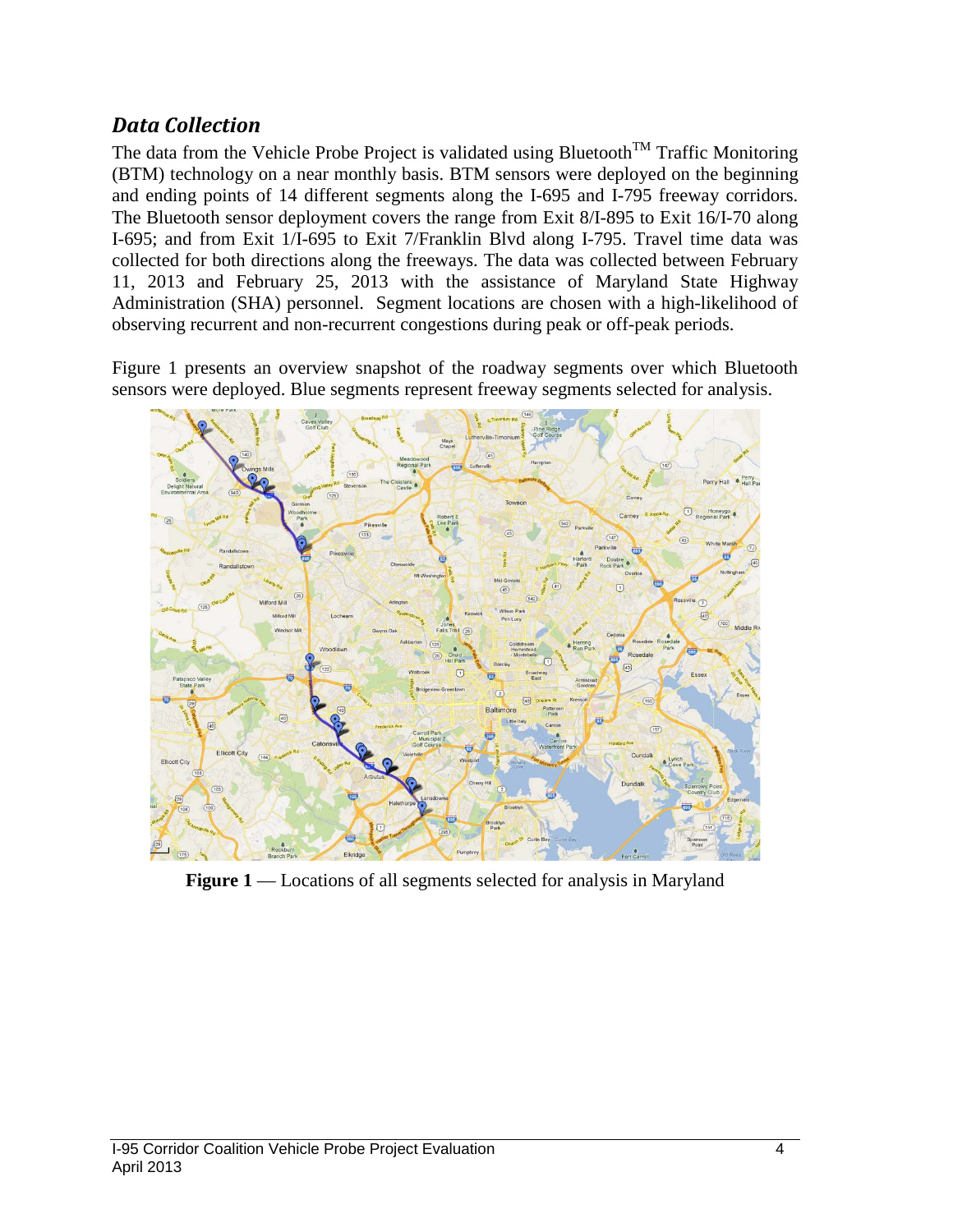# *TMC segments selected for validation in Maryland*

Table 1 presents a list of data collection segments from Maryland. In total, these segments cover a length of approximately 22.5 freeway miles. Data collection segments are comprised of one or more Traffic Message Channel (TMC) base segments, such that total length of the data collection segment is one mile long or greater for freeways. When appropriate, consecutive TMC segments are combined to form a data collection segment longer than one mile. The results of validation performed on 14 freeway segments are included in this report. Table 1 contains summary information on each data collection segment. The latitude/longitude coordinates of the locations at which the Bluetooth sensors were deployed throughout the state of Maryland are provided in Table 1 as well as an active map link to view the data collection segment in detail. Click on the map link to see a detailed map for the respective data collection segment. It should be noted that the configuration of test segments is often such that the endpoint of one segment coincides with the start point of the next segment, so that one Bluetooth sensor covers both data collection segments.

Table 1 also provides data on the precise length of the TMCs comprising the test segment as compared to the measured length between  $B$ luetooth<sup>TM</sup> Traffic Monitoring (BTM) sensors placed on the roadway. Details of the algorithm used to estimate equivalent path travel times based on INRIX data feeds for individual data collection segments are provided in a separate report. This algorithm finds an equivalent INRIX travel time (and therefore travel speed) corresponding to each sample BTM travel time observation on the test segment of interest.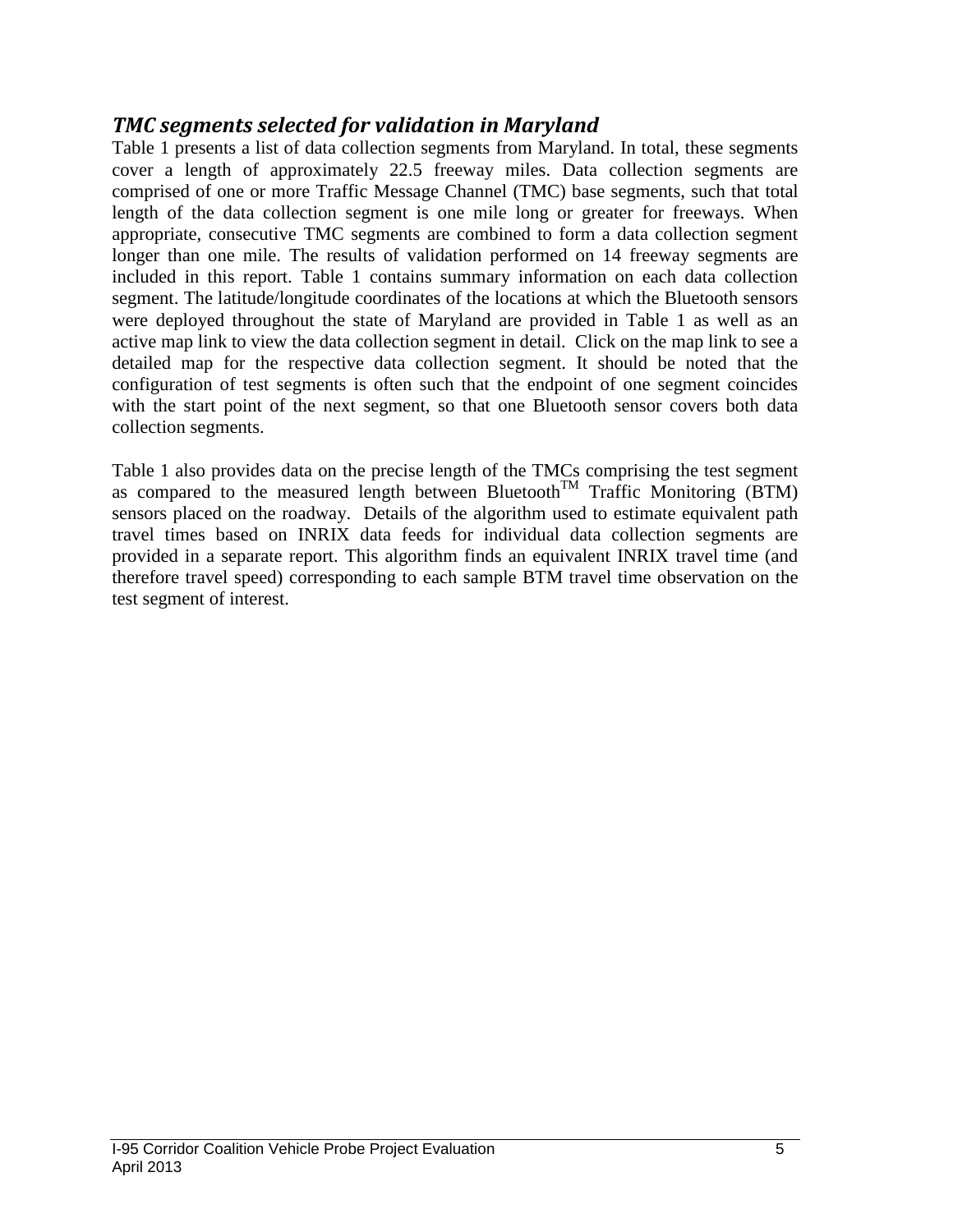|                 | Seguients selected for vanuation in Maryland |                    |                                 |                  |              |           |               |                      |  |
|-----------------|----------------------------------------------|--------------------|---------------------------------|------------------|--------------|-----------|---------------|----------------------|--|
| <b>SEGMENT</b>  |                                              | <b>DESCRIPTION</b> |                                 | <b>TMC CODES</b> |              |           | Deployment    |                      |  |
| (Map Link)      | Highway                                      | <b>State</b>       | Starting at                     | Begin            | Number       |           | Begin Lat/Lon | Length               |  |
|                 | Direction                                    | County             | Ending at                       | End              | Length       |           | End Lat/Lon   | % Diff               |  |
| <b>FREEWAYS</b> |                                              |                    |                                 |                  |              |           |               | All Lengths in Miles |  |
| F1              | $I-695$                                      | MD                 | I-70/Exit 16                    | 110-04520        | 3            | 39.312221 | -76.744719    | 1.59                 |  |
| $(MD06-0001)$   | Counterclockwise                             | Baltimore          | $US-40/E$ xit 15B               | 110-04519        | 1.59         | 39.289431 | $-76.74138$   | 0.3%                 |  |
| F2              | $I-695$                                      | MD                 | <b>US-40/Exit 15</b>            | 110N04519        | 3            | 39.289431 | $-76.74138$   | 1.00                 |  |
| $(MD06-0002)$   | Counterclockwise                             | Baltimore          | Edmondson Ave/Exit 14           | 110N04518        | 1.04         | 39.279571 | $-76.72718$   | $-3.4%$              |  |
| F <sub>3</sub>  | $I-695$                                      | MD                 | Edmondson Ave/Exit 14           | 110-04517        | 3            | 39.279571 | $-76.72718$   | 1.67                 |  |
| $(MD06-0003)$   | Counterclockwise                             | Baltimore          | MD-372/Wilkens Ave/Exit 12      | 110-04516        | 1.60         | 39.262954 | $-76.708164$  | 4.6%                 |  |
| F <sub>4</sub>  | $I-695$                                      | MD                 | MD-372/Wilkens Ave/Exit 12      | 110N04516        | 2            | 39.262954 | $-76.708164$  | 1.1                  |  |
| $(MD06-0004)$   | Counterclockwise                             | Baltimore          | US-1/Southwestern Blvd/Exit 12  | 110-04515        | 1.06         | 39.255772 | $-76.690927$  | 4.0%                 |  |
| F <sub>5</sub>  | $I-695$                                      | MD                 | US-1/Southwestern Blvd/Exit 12  | 110-04514        | 3            | 39.255772 | $-76.690927$  | 1.1                  |  |
| $(MD06-0005)$   | Counterclockwise                             | Baltimore          | US-1 Alt/Washington Blvd/Exit10 | 110-04513        | 1.20         | 39.244919 | -76.673952    | $-8.7%$              |  |
| F <sub>6</sub>  | $I-695$                                      | MD                 | I-895/Exit 8                    | 110P04511        | 6            | 39.232917 | $-76.666985$  | 1.02                 |  |
| $(MD06-0006)$   | Clockwise                                    | Baltimore          | I-95/Exit 11                    | $110+04514$      | 1.03         | 39.246083 | $-76.67485$   | $-0.9\%$             |  |
| F7              | $I-695$                                      | MD                 | I-95/Exit 11                    | 110P04514        | $\mathbf{1}$ | 39.246083 | $-76.67485$   | 1.22                 |  |
| $(MD06-0007)$   | Clockwise                                    | Baltimore          | I-95/Exit 11                    | 110P04514        | 1.15         | 39.256136 | -76.691398    | 6.0%                 |  |
| F <sub>8</sub>  | $I-695$                                      | MD                 | US-1/Southwestern Blvd/Exit 12  | 110+04516        | 2            | 39.255995 | -76.690866    | 1.18                 |  |
| $(MD06-0008)$   | Clockwise                                    | Baltimore          | MD-372/Wilkens Ave/Exit 12      | 110P04516        | 1.17         | 39.264178 | -76.709759    | 0.9%                 |  |
| F <sub>9</sub>  | $I-695$                                      | MD                 | MD-372/Wilkens Ave/Exit 12      | $110+04517$      | 2            | 39.264178 | -76.709759    | 1.09                 |  |
| $(MD06-0009)$   | Clockwise                                    | Baltimore          | MD-144/Frederick Rd/Exit 13     | 110P04517        | 1.19         | 39.275984 | -76.724994    | $-8.6\%$             |  |

**Table 1 Segments selected for validation in Maryland**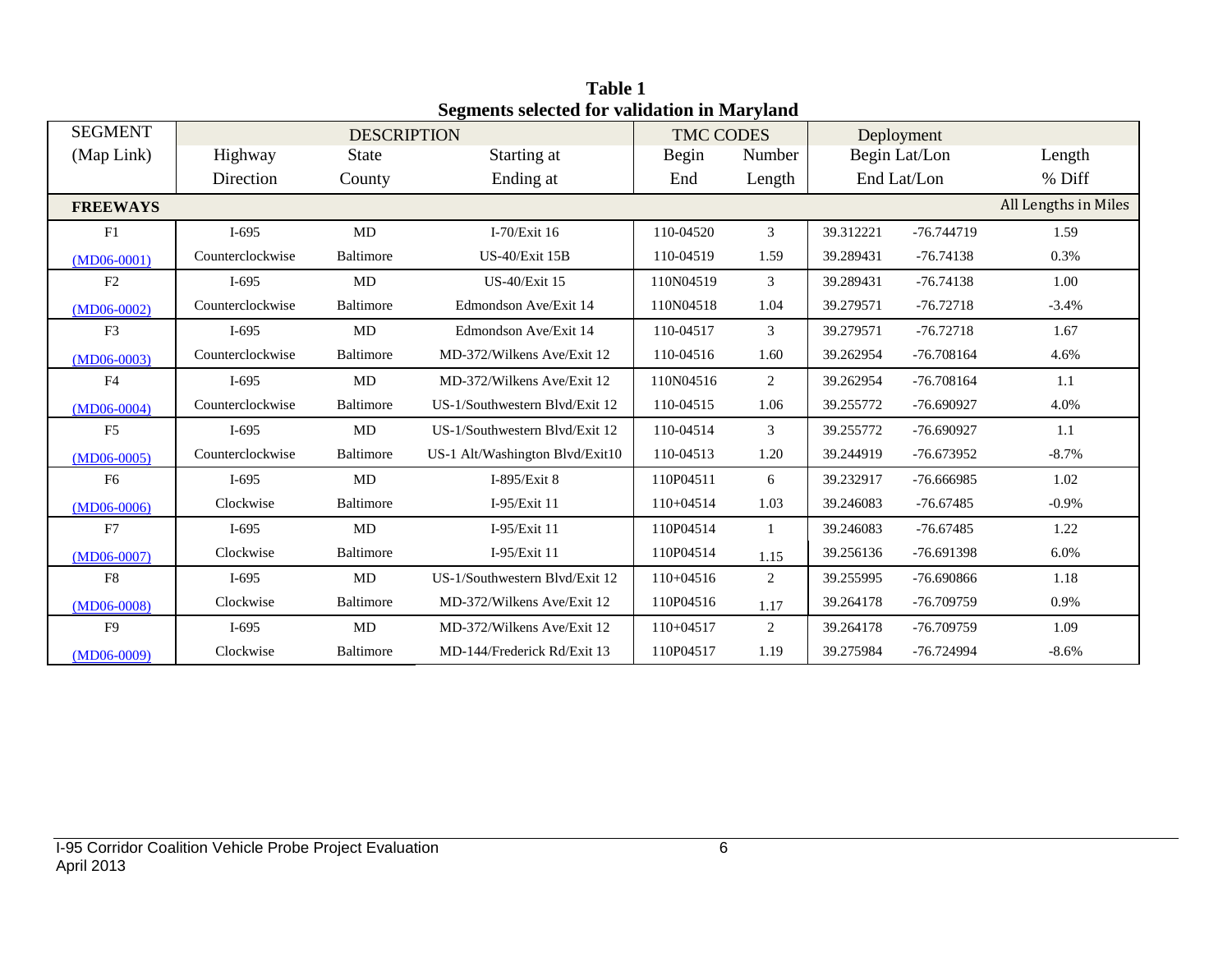| <b>SEGMENT</b>  |            | <b>DESCRIPTION</b> |                             | <b>TMC CODES</b> |                | Deployment    |              |                      |
|-----------------|------------|--------------------|-----------------------------|------------------|----------------|---------------|--------------|----------------------|
| (Map Link)      | Highway    | <b>State</b>       | Starting at                 | Begin            | Number         | Begin Lat/Lon |              | Length               |
|                 | Direction  | County             | Ending at                   | End              | Length         | End Lat/Lon   |              | % Diff               |
| <b>FREEWAYS</b> |            |                    |                             |                  |                |               |              | All Lengths in Miles |
| F10             | $I-695$    | MD                 | MD-144/Frederick Rd/Exit 13 | $110+04518$      | $\overline{4}$ | 39.275984     | -76.724994   | 1.29                 |
| $(MD06-0010)$   | Clockwise  | Baltimore          | <b>US-40/Exit 15</b>        | 110P04519        | 1.33           | 39.289689     | $-76.74124$  | $-2.8%$              |
| F11             | $I-795$    | MD                 | I-695/Exit $1B$             | $110+04491$      |                | 39.375423     | -76.750531   | 2.67                 |
| $(MD06-0011)$   | Northbound | Baltimore          | Owings Mills Blvd/Exit 4    | 110+04491        | 2.75           | 39.406415     | $-76.776275$ | $-2.8%$              |
| F12             | $I-795$    | MD                 | Owings Mills Blvd/Exit 4    | 110P04491        |                | 39.406415     | $-76.776275$ | 1.41                 |
| $(MD06-0012)$   | Northbound | Baltimore          | Owings Mills Blvd/Exit 4    | 110P04491        | 1.43           | 39.418027     | $-76.797652$ | $-1.3%$              |
| F13             | $I-795$    | MD                 | Franklin Blvd/Exit 7        | 110-04491        | 2              | 39.437069     | $-76.819022$ | 2.71                 |
| $(MD06-0013)$   | Southbound | Baltimore          | Owings Mills Blvd/Exit 4    | 110N04491        | 2.71           | 39.408716     | $-76.784586$ | $0.0\%$              |
| F14             | $I-795$    | MD                 | Owings Mills Blvd/Exit 4    | 110-04490        |                | 39.408716     | -76.784586   | 3.32                 |
| $(MD06-0014)$   | Southbound | Baltimore          | I-695/Exit $1A$             | 110-04490        | 3.29           | 39.374136     | -76.750247   | 0.9%                 |
| <b>TOTALS</b>   |            |                    |                             |                  | 34             |               |              | 22.3                 |
|                 |            |                    |                             |                  | 22.5           |               |              | 0.7%                 |

## **Table 1 (Cont'd) Segments selected for validation in Maryland**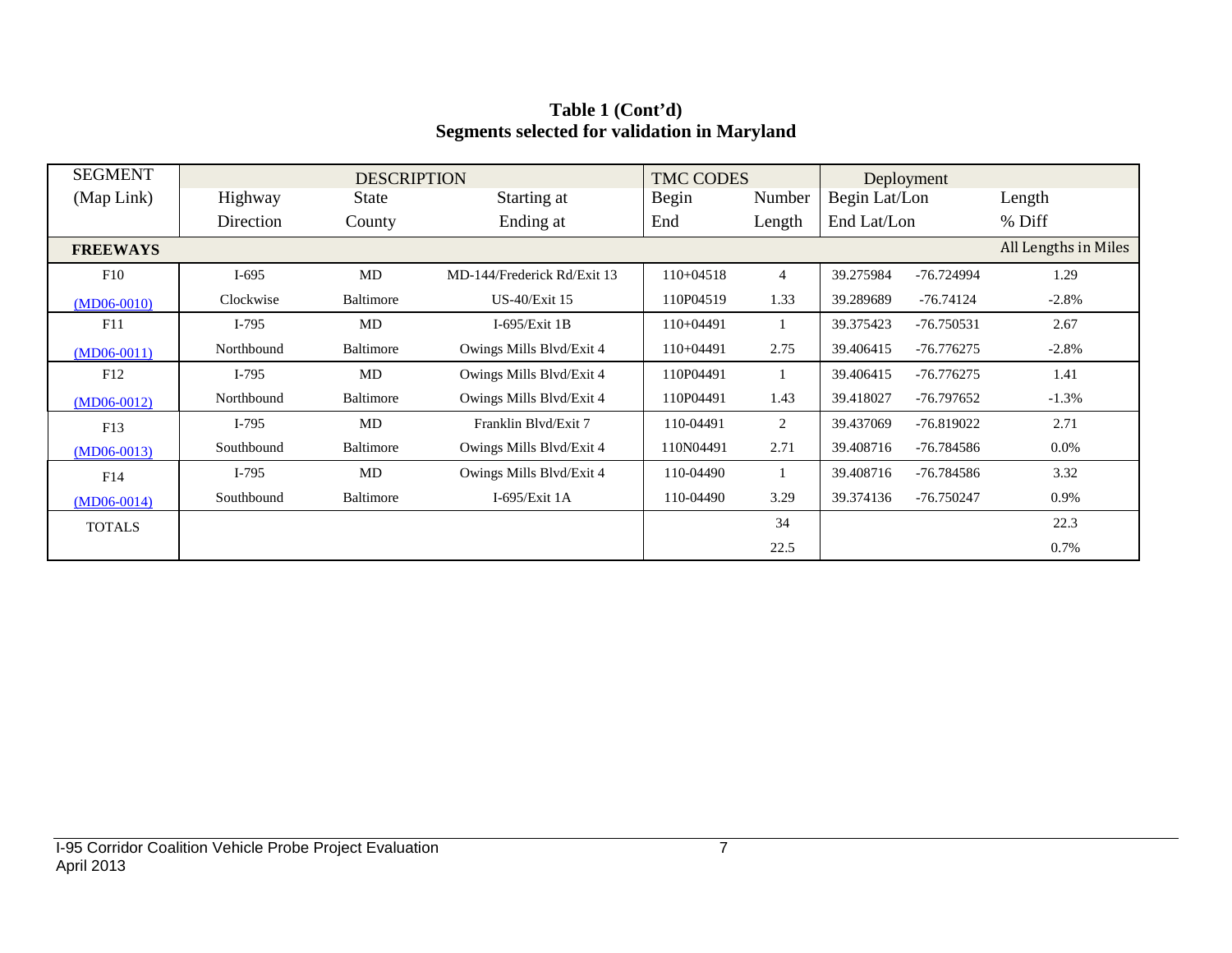# *Analysis of Freeway Results*

Table 2 summarizes the data quality measures obtained as a result of comparison between Bluetooth and all reported INRIX speeds. Specifications include the Average Absolute Speed Error (AASE) and the Speed Error Bias (SEB).

### Average Absolute Speed Error (AASE)

The AASE is defined as the mean absolute value of the difference between the mean speed reported from the VPP and the ground truth mean speed for a specified time period. The AASE is the primary accuracy metric. Based on the contract specifications, the speed data from the VPP shall have a maximum average absolute error of 10 miles per hour (MPH) in each of four speed ranges: 0-30 MPH, 30-45 MPH, 45-60 MPH, and > 60 MPH.

#### Speed Error Bias (SEB)

The SEB is defined as the average speed error (not the absolute value) in each speed range. SEB is a measure of whether the speed reported in the VPP consistently under or over estimates speed as compared to ground truth speed. Based on the contract specifications, the VPP data shall have a maximum SEB of +/- 5 MPH in each of speed ranges as defined above.

The results are presented as compared against the mean of the ground truth data as well as the 95<sup>th</sup> percent confidence interval for the mean, referred to as the Standard Error of the Mean (SEM) band. The SEM band takes into account any uncertainty in the ground truth speed as measured by BTM equipment due to limited samples and/or data variance. Contract specifications are assessed against the SEM band. (See the *Vehicle Probe Project: Data Use and Application Guide* for additional details on the validation process.) The AASE in the lower two speed bands have proven to be the critical specification (and most difficult) to attain, and are highlighted in Table 2. AASE below 10 MPH meet contract specifications. AASE below 5 MPH are considered exceptional quality. As shown, the average absolute speed error (AASE) and Speed Error Bias (SEB) were within specification for all speed bins.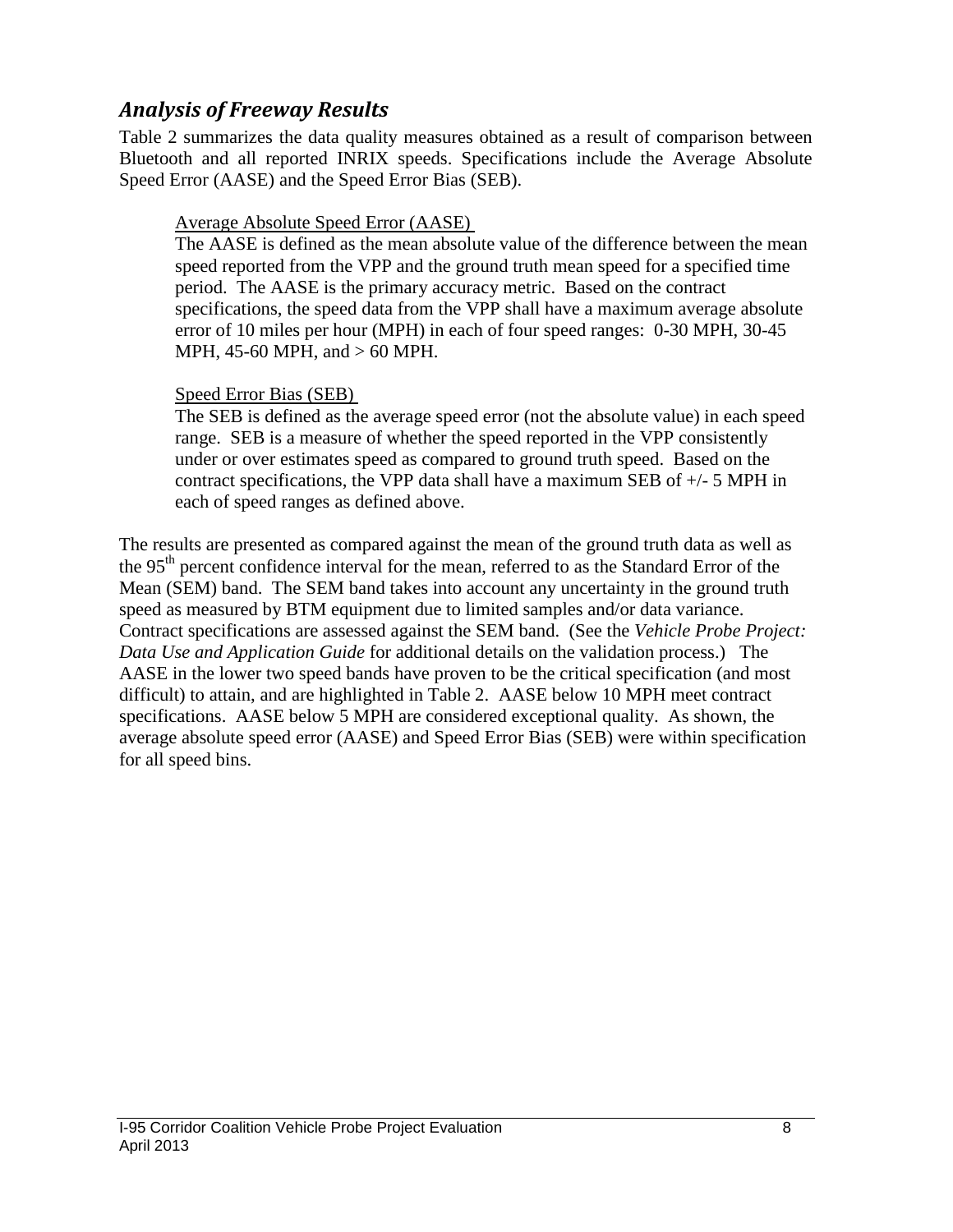|                            |                           | Data Quality Measures for |            |             |                |                                              |  |
|----------------------------|---------------------------|---------------------------|------------|-------------|----------------|----------------------------------------------|--|
| <b>SPEED</b><br><b>BIN</b> |                           | 1.96 SEM Band             |            | Mean        | No. of $5$     | <b>Hours</b> of<br>Data<br><b>Collection</b> |  |
|                            | <b>SEB</b>                | <b>AASE</b>               |            |             | <b>Minute</b>  |                                              |  |
|                            | 5 mph                     | $10 \text{ mph}$          | <b>SEB</b> | <b>AASE</b> | <b>Samples</b> |                                              |  |
|                            | (contract specifications) |                           |            |             |                |                                              |  |
| $0 - 30$                   | 1.4                       | 1.9                       | 1.9        | 3.1         | 1671           | 139                                          |  |
| $30 - 45$                  | 3.5                       | 4.4                       | 4.9        | 6.5         | 1483           | 124                                          |  |
| $45 - 60$                  | 1.7                       | 2.0                       | 3.4        | 4.2         | 12490          | 1041                                         |  |
| $60+$                      | $-0.4$                    | 0.9                       | $-1.1$     | 3.0         | 16672          | 1389                                         |  |

#### **Table 2 Data quality measures for freeway segments in Maryland**

Table 3 shows the percentage of the time INRIX data falls within 5 mph of the SEM band and the mean for each speed bin for all freeway data segments in Maryland.

**Table 3 Percent observations meeting data quality criteria for freeway segments greater than one mile in Maryland**

|                  | Data Quality Measures for                       |                                                      |                                    |                                                     |                |  |  |  |
|------------------|-------------------------------------------------|------------------------------------------------------|------------------------------------|-----------------------------------------------------|----------------|--|--|--|
|                  | 1.96 SEM Band                                   |                                                      | <b>Mean</b>                        |                                                     |                |  |  |  |
| <b>SPEED BIN</b> | Percentage<br>falling inside the<br><b>band</b> | Percentage<br>falling within 5<br>mph of the<br>band | Percentage<br>equal to the<br>mean | <b>Percentage</b><br>within 5<br>mph of the<br>mean | No. of<br>Obs. |  |  |  |
| $0 - 30$         | 34%                                             | 91%                                                  | 0%                                 | 85%                                                 | 1671           |  |  |  |
| $30 - 45$        | 20%                                             | 66%                                                  | 0%                                 | 53%                                                 | 1483           |  |  |  |
| $45 - 60$        | 38%                                             | 87%                                                  | 0%                                 | 67%                                                 | 12490          |  |  |  |
| $60+$            | 60%                                             | 96%                                                  | 0%                                 | 82%                                                 | 16672          |  |  |  |

Tables 4 and 5 present detailed data for individual TMC segments in Maryland in a similar format as Tables 2 and 3, respectively. Note that for some segments and in some speed bins the comparison results may not be reliable due to small number of observations.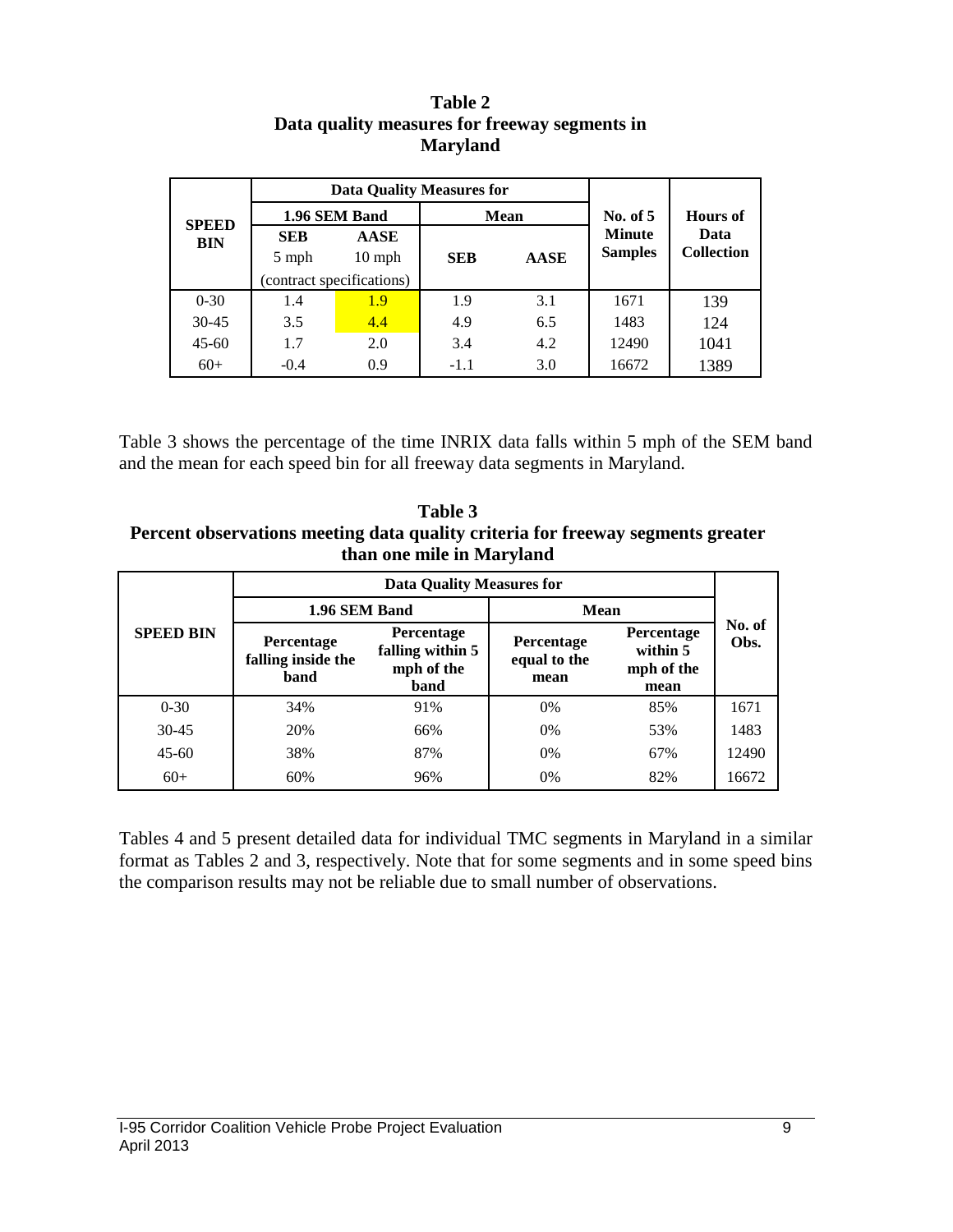### **Table 4 Data quality measures for individual freeway validation segments greater than one mile in the State of Maryland**

|                  |                                      |                  |                  |                                   | <b>Data Quality Measures for</b>          |                                   |                                                  |             |
|------------------|--------------------------------------|------------------|------------------|-----------------------------------|-------------------------------------------|-----------------------------------|--------------------------------------------------|-------------|
|                  |                                      | <b>Bluetooth</b> |                  |                                   | 1.96 SEM Band                             |                                   | Mean                                             |             |
| TMC              | <b>Standard</b><br><b>TMC</b> length | distance         | <b>SPEED BIN</b> | <b>Speed</b><br><b>Error Bias</b> | Average<br>Absolute<br><b>Speed Error</b> | <b>Speed</b><br><b>Error Bias</b> | Average<br><b>Absolute</b><br><b>Speed Error</b> | No. of Obs. |
|                  |                                      |                  | $0 - 30$         | $0.5\,$                           | 0.9                                       | $\rm 0.8$                         | 1.7                                              | 554         |
|                  |                                      |                  | 30-45            | 2.9                               | 3.9                                       | 3.7                               | 5.7                                              | 124         |
| MD06-0001        | 1.59                                 | 1.59             | $45 - 60$        | 1.1                               | 1.3                                       | 3.0                               | 3.7                                              | 528         |
|                  |                                      |                  | $60+$            | $-0.6$                            | 0.8                                       | $-1.8$                            | 3.0                                              | 1370        |
|                  |                                      |                  | $0 - 30$         | 2.6                               | 2.9                                       | 3.3                               | 4.3                                              | 316         |
|                  | 1.04                                 | 1.00             | 30-45            | 3.5                               | 3.9                                       | 4.6                               | 5.4                                              | 585         |
| MD06-0002        |                                      |                  | $45 - 60$        | $1.0\,$                           | 1.5                                       | 2.6                               | 3.6                                              | 1513        |
|                  |                                      |                  | $60+$            | $-0.5$                            | 0.6                                       | $-1.9$                            | 2.8                                              | 241         |
|                  |                                      |                  | $0 - 30$         | $\Box$                            | $\overline{\phantom{a}}$                  | $\Box$                            | $\sim$                                           | $0*$        |
|                  |                                      | 1.67             | 30-45            | 4.4                               | 5.1                                       | 5.3                               | 6.8                                              | 95          |
| MD06-0003        | 1.60                                 |                  | $45 - 60$        | 2.3                               | 2.4                                       | 4.1                               | 4.2                                              | 2592        |
|                  |                                      |                  | $60+$            | 0.3                               | 0.5                                       | 0.6                               | 2.1                                              | 853         |
|                  |                                      |                  | $0 - 30$         | 13.0                              | 13.0                                      | 23.7                              | 23.7                                             | $3*$        |
|                  |                                      |                  | $30 - 45$        | 11.1                              | 11.1                                      | 16.8                              | 17.9                                             | $7*$        |
| MD06-0004        | 1.06                                 | 1.10             | $45 - 60$        | 2.7                               | $2.7\,$                                   | 5.4                               | 5.4                                              | 378         |
|                  |                                      |                  | $60+$            | $-0.2$                            | 0.9                                       | $-0.6$                            | 3.0                                              | 3202        |
|                  |                                      |                  | $0 - 30$         | 2.4                               | 2.5                                       | 3.5                               | 3.8                                              | 40          |
|                  |                                      |                  | 30-45            | 3.2                               | 5.2                                       | 12.3                              | 16.8                                             | $10*$       |
| MD06-0005        | 1.20                                 | 1.10             | $45 - 60$        | 1.0                               | 1.2                                       | 3.8                               | 4.6                                              | 142         |
|                  |                                      |                  | $60+$            | $-0.7$                            | 0.9                                       | $-2.1$                            | 3.2                                              | 1538        |
|                  |                                      |                  | $0 - 30$         | 2.3                               | 2.7                                       | 3.5                               | 4.9                                              | $60\,$      |
|                  |                                      |                  | 30-45            | 2.8                               | 5.0                                       | 6.9                               | 10.7                                             | 44          |
| <b>MD06-0006</b> | 1.03                                 | 1.02             | $45 - 60$        | $1.0\,$                           | 1.4                                       | 3.2                               | 4.0                                              | 1474        |
|                  |                                      |                  | $60+$            | $-0.2$                            | 0.6                                       | $-0.8$                            | 2.5                                              | 955         |
|                  |                                      |                  | $0 - 30$         | 1.2                               | 1.6                                       | 1.6                               | 3.1                                              | 272         |
|                  |                                      |                  | $30 - 45$        | 1.1                               | 4.3                                       | 2.6                               | 7.4                                              | 95          |
| MD06-0007        | 1.15                                 | 1.22             | $45 - 60$        | 0.3                               | 1.1                                       | 1.3                               | 3.1                                              | 930         |
|                  |                                      |                  | $60+$            | $-1.7$                            | $1.8\,$                                   | $-4.1$                            | 4.6                                              | 1664        |
|                  |                                      |                  | $0 - 30$         | 1.5                               | 1.9                                       | 1.8                               | 2.7                                              | 135         |
|                  |                                      |                  | $30 - 45$        | 4.9                               | 5.4                                       | 6.0                               | 6.9                                              | 205         |
| MD06-0008        | 1.17                                 | $1.18\,$         | $45 - 60$        | 3.8                               | 3.9                                       | 5.8                               | 6.0                                              | 1434        |
|                  |                                      |                  | $60+$            | $0.0\,$                           | $0.0\,$                                   | $-1.6$                            | 2.5                                              | $3*$        |
|                  |                                      |                  | $0 - 30$         | $2.0\,$                           | 2.7                                       | $2.5\,$                           | 4.0                                              | 37          |
|                  |                                      |                  | $30 - 45$        | 1.6                               | 3.2                                       | 2.8                               | 5.2                                              | 79          |
| MD06-0009        | 1.19                                 | 1.09             | $45 - 60$        | $\rm 0.8$                         | $1.2\,$                                   | 1.9                               | 3.0                                              | 1601        |
|                  |                                      |                  | $60+$            | $-1.7$                            | $2.0\,$                                   | $-4.3$                            | $4.8\,$                                          | 57          |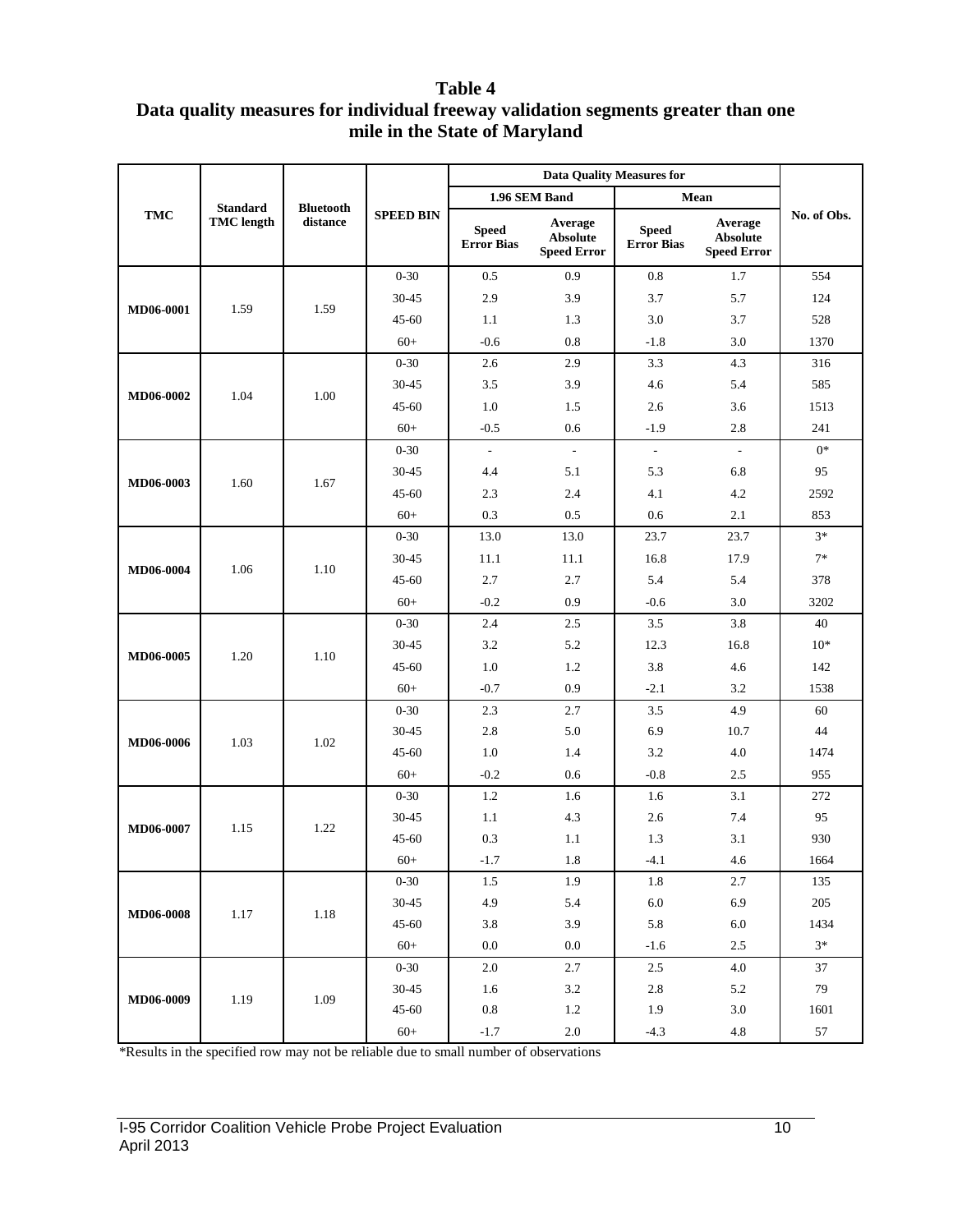## **Table 4 (Cont'd) Data quality measures for individual freeway validation segments greater than one mile in the State of Maryland**

|            |                   |                  |                  |                                   | <b>Data Ouality Measures for</b>                 |                                   |                                                  |             |
|------------|-------------------|------------------|------------------|-----------------------------------|--------------------------------------------------|-----------------------------------|--------------------------------------------------|-------------|
|            | <b>Standard</b>   | <b>Bluetooth</b> |                  |                                   | 1.96 SEM Band                                    |                                   | Mean                                             |             |
| <b>TMC</b> | <b>TMC</b> length | distance         | <b>SPEED BIN</b> | <b>Speed Error</b><br><b>Bias</b> | Average<br><b>Absolute</b><br><b>Speed Error</b> | <b>Speed Error</b><br><b>Bias</b> | Average<br><b>Absolute</b><br><b>Speed Error</b> | No. of Obs. |
|            |                   |                  | $0 - 30$         | 0.3                               | 1.5                                              | 0.9                               | 3.0                                              | 103         |
| MD06-0010  | 1.33              | 1.29             | $30 - 45$        | 0.9                               | 2.6                                              | 1.3                               | 4.3                                              | 98          |
|            |                   |                  | $45 - 60$        | 0.6                               | 1.1                                              | 1.7                               | 2.9                                              | 1079        |
|            |                   |                  | $60+$            | $-0.9$                            | 1.1                                              | $-2.4$                            | 3.1                                              | 1229        |
|            |                   |                  | $0 - 30$         | 29.2                              | 29.2                                             | 35.2                              | 35.2                                             | $1*$        |
| MD06-0011  | 2.75              | 2.67             | $30 - 45$        | 9.0                               | 9.0                                              | 12.9                              | 13.1                                             | $30*$       |
|            |                   |                  | $45 - 60$        | 3.6                               | 3.6                                              | 6.1                               | 6.3                                              | 379         |
|            |                   |                  | $60+$            | 0.4                               | 0.8                                              | 1.0                               | 2.5                                              | 1609        |
|            |                   | 1.41             | $0 - 30$         | 3.2                               | 3.7                                              | 3.8                               | 4.8                                              | 58          |
| MD06-0012  | 1.43              |                  | $30 - 45$        | 4.6                               | 5.6                                              | 6.2                               | 8.0                                              | 78          |
|            |                   |                  | $45 - 60$        | 2.3                               | 3.1                                              | 5.4                               | 6.8                                              | 305         |
|            |                   |                  | $60+$            | $-0.1$                            | 0.7                                              | $-0.4$                            | 2.8                                              | 1610        |
|            |                   |                  | $0 - 30$         | 2.2                               | 2.4                                              | 2.7                               | 3.6                                              | 38          |
| MD06-0013  | 2.71              | 2.71             | $30 - 45$        | 5.0                               | 5.0                                              | 19.5                              | 19.5                                             | $13*$       |
|            |                   |                  | $45 - 60$        | 3.3                               | 3.9                                              | 6.2                               | 7.1                                              | 43          |
|            |                   |                  | $60+$            | 0.1                               | 0.7                                              | 0.3                               | 2.9                                              | 704         |
|            |                   |                  | $0 - 30$         | 1.3                               | 1.8                                              | 1.5                               | 2.8                                              | 54          |
|            | 3.29              | 3.32             | $30 - 45$        | 4.1                               | 4.6                                              | 6.9                               | 8.0                                              | $20*$       |
| MD06-0014  |                   |                  | $45 - 60$        | 2.9                               | 3.8                                              | 5.8                               | 7.5                                              | 92          |
|            |                   |                  | $60+$            | $-0.3$                            | 0.8                                              | $-0.9$                            | 2.7                                              | 1637        |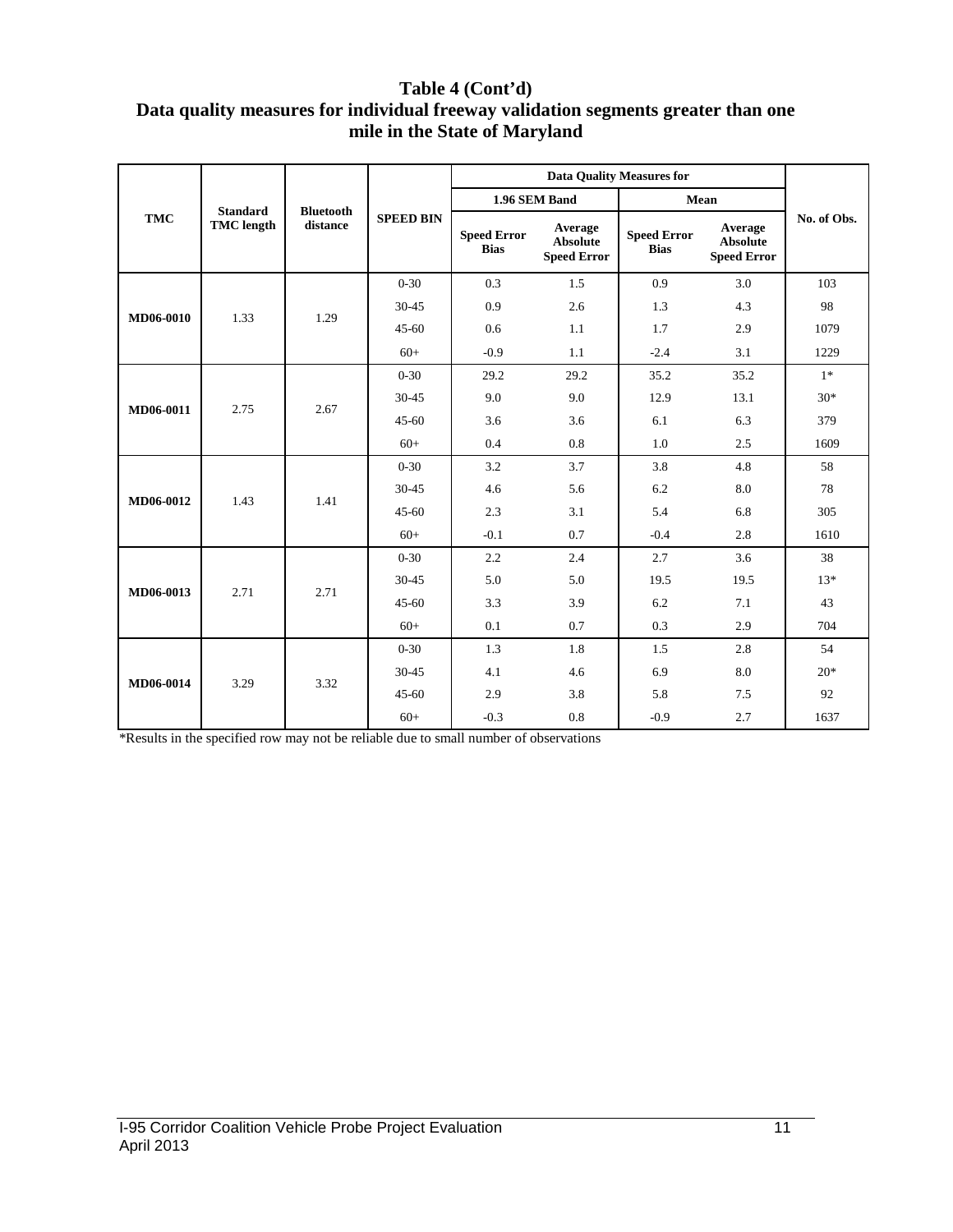#### **Table 5**

# **Observations meeting data quality criteria for individual freeway validation segments greater than one mile in the State of Maryland**

|                  |              | <b>Data Quality Measures for</b>     |                                 |                                                  |                                                               |                             |                           |                                       |                                  |        |  |
|------------------|--------------|--------------------------------------|---------------------------------|--------------------------------------------------|---------------------------------------------------------------|-----------------------------|---------------------------|---------------------------------------|----------------------------------|--------|--|
|                  |              |                                      | 1.96 SEM Band                   |                                                  |                                                               |                             |                           | Mean                                  |                                  |        |  |
|                  | <b>SPEED</b> |                                      | <b>Speed Error Bias</b>         | <b>Average Absolute</b><br><b>Speed Error</b>    |                                                               | <b>Speed Error Bias</b>     |                           | <b>Speed Error</b>                    | <b>Average Absolute</b>          | No. of |  |
| <b>TMC</b>       | <b>BIN</b>   | No.<br>falling<br>inside the<br>band | % falling<br>inside the<br>band | No.<br>falling<br>within 5<br>mph of<br>the band | $\frac{0}{0}$<br>falling<br>within<br>5 mph<br>of the<br>band | No. equal<br>to the<br>mean | % equal<br>to the<br>mean | No.<br>within 5<br>mph of<br>the mean | % within<br>5 mph of<br>the mean | Obs.   |  |
|                  | $0 - 30$     | 216                                  | 39%                             | 536                                              | 97%                                                           | $\mathbf{1}$                | 0%                        | 528                                   | 95%                              | 554    |  |
|                  | 30-45        | 27                                   | 22%                             | 85                                               | 69%                                                           | $\boldsymbol{0}$            | 0%                        | 68                                    | 55%                              | 124    |  |
| MD06-0001        | 45-60        | 281                                  | 53%                             | 490                                              | 93%                                                           | $\boldsymbol{0}$            | 0%                        | 388                                   | 73%                              | 528    |  |
|                  | $60+$        | 869                                  | 63%                             | 1314                                             | 96%                                                           | $\boldsymbol{0}$            | 0%                        | 1130                                  | 82%                              | 1370   |  |
|                  | $0 - 30$     | 99                                   | 31%                             | 263                                              | 83%                                                           | $\boldsymbol{0}$            | 0%                        | 241                                   | 76%                              | 316    |  |
|                  | 30-45        | 114                                  | 19%                             | 418                                              | 71%                                                           | $\boldsymbol{0}$            | 0%                        | 370                                   | 63%                              | 585    |  |
| <b>MD06-0002</b> | $45 - 60$    | 746                                  | 49%                             | 1395                                             | 92%                                                           | 3                           | 0%                        | 1145                                  | 76%                              | 1513   |  |
|                  | $60+$        | 162                                  | 67%                             | 236                                              | 98%                                                           | $\boldsymbol{0}$            | 0%                        | 211                                   | 88%                              | 241    |  |
|                  | $0 - 30$     | $\blacksquare$                       | $\Box$                          | $\overline{\phantom{a}}$                         | $\overline{\phantom{a}}$                                      | $\overline{\phantom{a}}$    | $\overline{\phantom{a}}$  | $\sim$                                | $\overline{\phantom{a}}$         | $0*$   |  |
| MD06-0003        | 30-45        | 24                                   | 25%                             | 61                                               | 64%                                                           | $\boldsymbol{0}$            | 0%                        | 48                                    | 51%                              | 95     |  |
|                  | $45 - 60$    | 515                                  | 20%                             | 2282                                             | 88%                                                           | $\boldsymbol{0}$            | 0%                        | 1740                                  | 67%                              | 2592   |  |
|                  | $60+$        | 552                                  | 65%                             | 835                                              | 98%                                                           | $\boldsymbol{0}$            | 0%                        | 791                                   | 93%                              | 853    |  |
|                  | $0 - 30$     | $\boldsymbol{0}$                     | 0%                              | $\mathbf{1}$                                     | 33%                                                           | $\boldsymbol{0}$            | 0%                        | $\boldsymbol{0}$                      | 0%                               | $3*$   |  |
|                  | 30-45        | $\boldsymbol{0}$                     | 0%                              | $\overline{c}$                                   | 29%                                                           | $\boldsymbol{0}$            | 0%                        | $\mathbf{1}$                          | 14%                              | $7*$   |  |
| MD06-0004        | 45-60        | 88                                   | 23%                             | 312                                              | 83%                                                           | $\boldsymbol{0}$            | 0%                        | 168                                   | 44%                              | 378    |  |
|                  | $60+$        | 1803                                 | 56%                             | 3094                                             | 97%                                                           | 3                           | 0%                        | 2654                                  | 83%                              | 3202   |  |
|                  | $0 - 30$     | 13                                   | 33%                             | 31                                               | 78%                                                           | $\boldsymbol{0}$            | 0%                        | 27                                    | 68%                              | 40     |  |
| MD06-0005        | 30-45        | 3                                    | 30%                             | 5                                                | 50%                                                           | $\boldsymbol{0}$            | 0%                        | $\mathbf{1}$                          | 10%                              | $10*$  |  |
|                  | 45-60        | 75                                   | 53%                             | 133                                              | 94%                                                           | $\mathbf{1}$                | 1%                        | 93                                    | 65%                              | 142    |  |
|                  | $60+$        | 972                                  | 63%                             | 1479                                             | 96%                                                           | 3                           | 0%                        | 1232                                  | 80%                              | 1538   |  |
|                  | $0 - 30$     | 15                                   | 25%                             | 49                                               | 82%                                                           | $\boldsymbol{0}$            | 0%                        | 43                                    | 72%                              | 60     |  |
| MD06-0006        | 30-45        | 9                                    | 20%                             | 26                                               | 59%                                                           | $\boldsymbol{0}$            | 0%                        | 12                                    | 27%                              | 44     |  |
|                  | 45-60        | 721                                  | 49%                             | 1365                                             | 93%                                                           | $\mathfrak{2}$              | 0%                        | 1039                                  | 70%                              | 1474   |  |
|                  | $60+$        | 678                                  | 71%                             | 932                                              | 98%                                                           | $\boldsymbol{0}$            | 0%                        | 841                                   | 88%                              | 955    |  |
|                  | $0 - 30$     | 103                                  | 38%                             | 254                                              | 93%                                                           | $\boldsymbol{0}$            | 0%                        | 220                                   | 81%                              | 272    |  |
|                  | 30-45        | 24                                   | 25%                             | 56                                               | 59%                                                           | $\boldsymbol{0}$            | 0%                        | 37                                    | 39%                              | 95     |  |
| MD06-0007        | 45-60        | 580                                  | 62%                             | 873                                              | 94%                                                           | $\boldsymbol{0}$            | $0\%$                     | 756                                   | 81%                              | 930    |  |
|                  | $60+$        | 791                                  | 48%                             | 1462                                             | 88%                                                           | 4                           | 0%                        | 1057                                  | 64%                              | 1664   |  |
|                  | $0 - 30$     | 30                                   | 22%                             | 124                                              | 92%                                                           | $\boldsymbol{0}$            | $0\%$                     | 115                                   | 85%                              | 135    |  |
|                  | 30-45        | 24                                   | 12%                             | 108                                              | 53%                                                           | $\boldsymbol{0}$            | $0\%$                     | 88                                    | 43%                              | 205    |  |
| <b>MD06-0008</b> | 45-60        | 163                                  | 11%                             | 950                                              | 66%                                                           | $\boldsymbol{0}$            | 0%                        | 504                                   | 35%                              | 1434   |  |
|                  | $60+$        | 3                                    | 100%                            | $\mathfrak{Z}$                                   | 100%                                                          | $\boldsymbol{0}$            | $0\%$                     | 3                                     | 100%                             | $3*$   |  |
|                  | $0 - 30$     | 10                                   | 27%                             | 34                                               | 92%                                                           | $\boldsymbol{0}$            | $0\%$                     | 31                                    | 84%                              | 37     |  |
|                  | 30-45        | 16                                   | 20%                             | 55                                               | 70%                                                           | $\boldsymbol{0}$            | $0\%$                     | 48                                    | 61%                              | 79     |  |
| MD06-0009        | 45-60        | 792                                  | 49%                             | 1516                                             | 95%                                                           | $\boldsymbol{0}$            | $0\%$                     | 1327                                  | 83%                              | 1601   |  |
|                  | $60+$        | 19                                   | 33%                             | 50                                               | 88%                                                           | $\boldsymbol{0}$            | $0\%$                     | 33                                    | 58%                              | 57     |  |